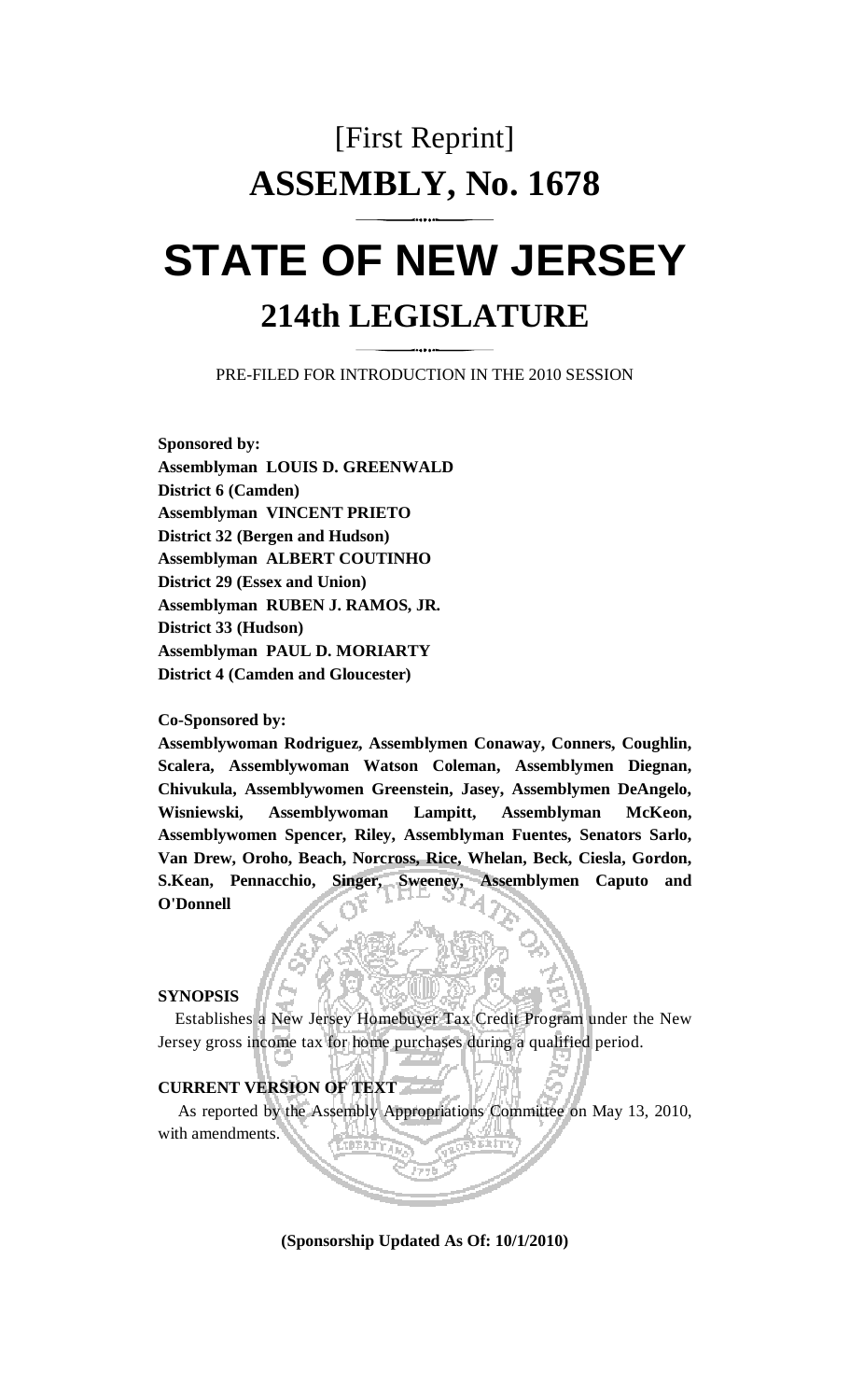#### **A1678** [1R] GREENWALD, PRIETO

 $\mathcal{D}_{\mathcal{L}}$ 

1 **AN ACT** establishing a New Jersey Homebuyer Tax Credit Program 2 under the New Jersey gross income tax for home purchases during  $\left[ \text{Calendar year } 2010 \right]$  <u>a qualified period</u><sup>1</sup>, supplementing 4 Title 54A of the New Jersey Statutes. 5 6 **BE IT ENACTED** *by the Senate and General Assembly of the State*  7 *of New Jersey:* 8 9 1. a. A taxpayer shall be allowed a credit against the tax 10 otherwise due under the "New Jersey Gross Income Tax Act," N.J.S.54A:1-1 et seq., for a qualified home purchase  $^1$ [during the taxable vear that begins in calendar vear 2010.<sup>1</sup> for a contract of 12 taxable year that begins in calendar year 2010, I for a contract of sale executed within 365 days following the date of enactment of sale executed within 365 days following the date of enactment of 14 P.L. 2010, c (C. ) (pending before the Legislature as this  $15$   $\frac{bill}{1}$  in an amount equal to five percent of the price paid for the 16 purchase or \$15,000, whichever is less, provided that the home is 17 intended to be used as the taxpayer's principle residence for 36 18 consecutive months after the <sup>1</sup>qualified<sup>1</sup> home purchase, and subject 19 to the further limitations provided in this section. 20 b.  $(1)$  A taxpayer completing a qualified home purchase of a 21 qualified residential property previously occupied as a residence 22 within 365 days following the date of the execution of the contract 23 of sale may claim a credit allowed pursuant to this section. To 24 reserve a credit, the taxpayer and seller shall jointly sign and submit 25 to the Director of the Division of Taxation in the Department of the 26 Treasury a certification that they have entered into a fully executed 27 contract of sale. Upon receipt of the certification, the director shall 28 notify the taxpayer that the division has reserved the credit for the 29 taxpayer, pending the director's receipt from the taxpayer, within 30 14 calendar days of settlement, of the HUD-1 Settlement Statement 31 for the qualified home purchase of a qualified residential property 32 previously occupied as a residence. 33 (2) A taxpayer completing a qualified home purchase of a new 34 qualified residential property within 545 days following the date of 35 the execution of the contract of sale may claim a credit allowed 36 pursuant to this section. To reserve a credit, the taxpayer and seller 37 shall jointly sign and submit to the director a certification that they 38 have entered into a fully executed contract of sale. Upon receipt of 39 the certification, the director shall notify the taxpayer that the 40 division has reserved the credit for the taxpayer, pending the 41 director's receipt from the taxpayer, within 14 calendar days of 42 settlement, of the HUD-1 Settlement Statement for the qualified 43 home purchase of a new qualified residential property.

 **EXPLANATION – Matter enclosed in bold-faced brackets** [**thus**] **in the above bill is not enacted and is intended to be omitted in the law.** 

 **Matter underlined thus is new matter.** 

 **Matter enclosed in superscript numerals has been adopted as follows: 1 Assembly AAP committee amendments adopted May 13, 2010.**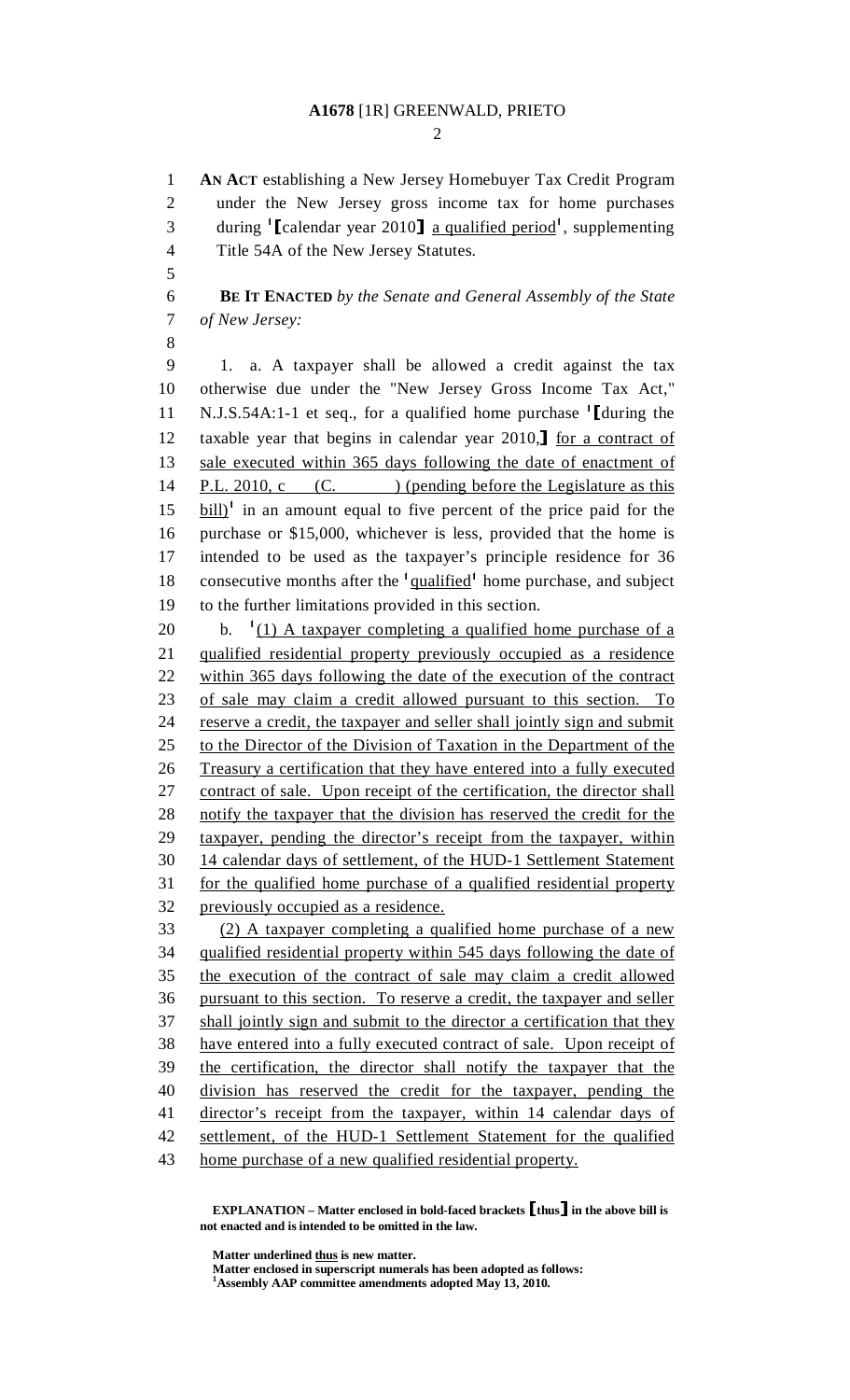3

1  $\therefore$  <sup>1</sup> The total amount of the credit allowed shall be divided and 2 applied in equal amounts for three consecutive taxable years, 3 beginning in the taxable year of the purchase and continuing in the 4 next two taxable years. The amount of the credit allowed shall be 5 applied against the tax otherwise due under N.J.S.54A:1-1 et seq. in 6 each taxable year after all other credits and payments allowed in the 7 taxable year. If the credit allowed reduces the tax liability 8 otherwise due to zero, any amount of the credit remaining shall be 9 paid to the taxpayer as a refund of an overpayment of tax pursuant 10 to N.J.S.54A:9-7, provided however, subsection (f) of that section, 11 concerning the allowance of interest, shall not apply. The director 12 shall determine the form and manner by which a taxpayer shall 13 apply for and be eligible to receive a refund of an overpayment 14 pursuant this section.

15  $\left[\text{c.}\right] \underline{\text{d.}}^1$  The amount of all credits allowed under this section 16 shall not exceed a cumulative total of \$100,000,000, of which up to 17 \$75,000,000 shall  $\frac{1}{2}$  be<sup>1</sup> allowed  $\left[$  be<sup>1</sup> for  $\left[$  new  $\right]$  qualified<sup>1</sup> home 18 purchases <sup>1</sup> of new qualified residential properties<sup>1</sup> and up to \$25,000,000 shall be allowed for  $'$ [purchases] the qualified home<br>20 purchases<sup>1</sup> of  $'$ [homes] qualified residential properties<sup>1</sup> previously 20 purchases<sup>1</sup> of  $\left[$  homes] qualified residential properties<sup>1</sup> previously 21 occupied as a residence. The Director of the Division of Taxation 22 in the Department of the Treasury, shall establish, as soon as may 23 be practicable, a convenient method, that may include an Internet or 24 other electronic format, for taxpayers to apply for a determination 25 of their preliminary eligibility to claim a credit, which 26 determination shall be provided by the director to the taxpayer 27 before the taxpayer's intended purchase date. Notice of the 28 director's determination of preliminary eligibility or denial of 29 preliminary eligibility to claim a credit shall be provided to 30 applicants in the order in which the director receives the 31 applications, and the limits provided in this subsection shall be 32 allocated to applications in the order in which they are received and 33 approved by the director. No credit shall be allowed under this 34 section for a home purchase if a determination of preliminary 35 eligibility of that home purchase is not provided by the director. 36 The application shall include such information as the director 37 determines is necessary to make a prompt determination of 38 preliminary eligibility and shall include but may not be limited to: 39 (1) the taxpayer's certification of intention to use the home as the 40 taxpayer's principle residence for 36 consecutive months after the 41 <sup>1</sup> qualified<sup>1</sup> home purchase and (2) the home seller's certification in 42 the case of a  $\lceil \text{new} \rceil$  qualified home  $\lceil \text{pure} \rceil$  home  $\lceil \text{number} \rceil$  a new qualified 43 residential property<sup>1</sup> that the <sup>1</sup>[home] <u>new qualified residential</u>  $44$  property<sup>1</sup> has never been occupied as a principle residence.

45  $[\text{d} \cdot \text{e}^{\text{1}}]$  If the director determines that a credit applied for and 46 claimed against tax otherwise due, or for which a refund of tax is